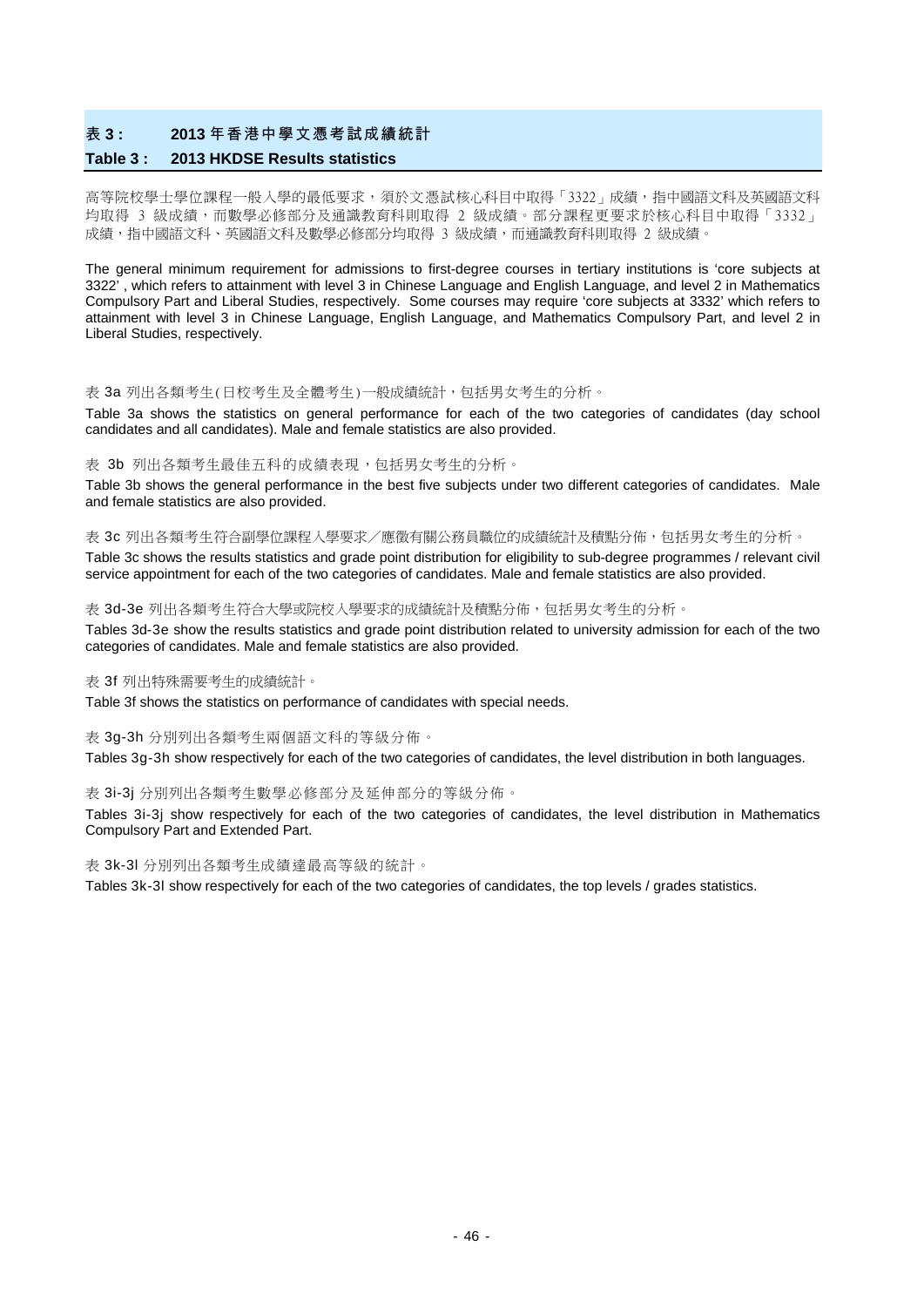### 表 **3a : 2013** 年文憑試一般成績統計

# **Table 3a : 2013 HKDSE Statistics on general performance**

| 考牛類別                                                              | 出席人數<br>No. sat |              |             |  |  |  |  |
|-------------------------------------------------------------------|-----------------|--------------|-------------|--|--|--|--|
| Candidate category                                                | 男生<br>Male      | 女生<br>Female | 總數<br>Total |  |  |  |  |
| 日校考生應考最少五科<br>Day school candidates taking at least five subjects | 34 038          | 34 372       | 68 410      |  |  |  |  |
| 全體考生應考最少五科<br>All candidates taking at least five subjects        | 36 673          | 35 917       | 72 590      |  |  |  |  |

|     | 成績                                                                                                                                                            |                       | 日校考生<br>Day school candidates |                       | 全體考生<br>All candidates |                      |                   |  |
|-----|---------------------------------------------------------------------------------------------------------------------------------------------------------------|-----------------------|-------------------------------|-----------------------|------------------------|----------------------|-------------------|--|
|     | <b>Results</b>                                                                                                                                                |                       | 女生<br>Female                  | 總數<br>Total           | 男生<br>Male             | 女生<br>Female         | 總數<br>Total       |  |
| (a) | 於四個核心科目中取得2級或以上<br>Level 2+ in the four core subjects                                                                                                         | 21 2 32<br>$(62.4\%)$ | 25 0 29<br>(72.8%)            | 46 261<br>(67.6%)     | 22 835<br>(62.3%)      | 25 9 27<br>(72.2%)   | 48 762<br>(67.2%) |  |
| (b) | 於五科甲類學科中取得2級或以上<br>Level 2+ in five Category A subjects                                                                                                       | 23 4 11<br>$(68.8\%)$ | 26 509<br>$(77.1\%)$          | 49 9 20<br>$(73.0\%)$ | 25 214<br>$(68.8\%)$   | 27 532<br>(76.7%)    | 52 746<br>(72.7%) |  |
| (c) | 於五科甲類學科/乙類學科#中取得2級或以上<br>Level 2+ in five Category A / B subjects $*$                                                                                         | 23 4 44<br>$(68.9\%)$ | 26 632<br>(77.5%)             | 50 076<br>(73.2%)     | 25 247<br>$(68.8\%)$   | 27 656<br>$(77.0\%)$ | 52 903<br>(72.9%) |  |
| (d) | 於五科甲類學科中取得2級或以上,<br>其中包括中國語文科及英國語文科<br>Level 2+ in five Category A subjects,<br>including Chinese Language and English<br>Language                            | 21 388<br>(62.8%)     | 25 546<br>(74.3%)             | 46 934<br>(68.6%)     | 23 077<br>(62.9%)      | 26 511<br>$(73.8\%)$ | 49 588<br>(68.3%) |  |
| (e) | 於五科甲類學科/乙類學科#中取得 2 級或以上,<br>其中包括中國語文科及英國語文科<br>Level 2+ in five Category A / B subjects $\frac{4}{7}$ ,<br>including Chinese Language and English<br>Language | 21 3 98<br>(62.9%)    | 25 611<br>(74.5%)             | 47 009<br>(68.7%)     | 23 087<br>$(63.0\%)$   | 26 577<br>$(74.0\%)$ | 49 664<br>(68.4%) |  |

*#* 包括乙類學科取得「達標並表現優異」成績  *Including candidates achieving 'Attained with Distinction' in Category B subjects*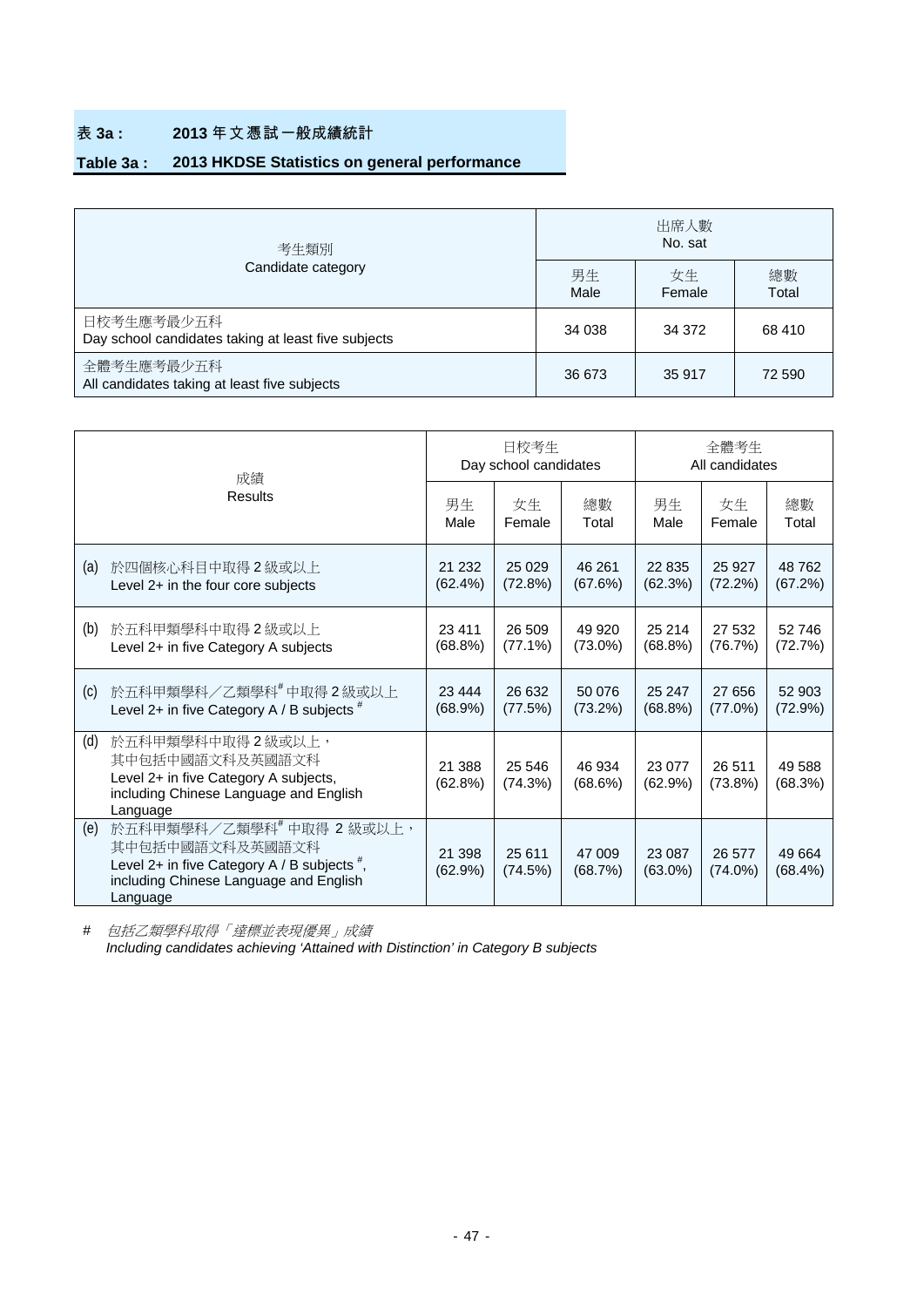### 表 **3b : 2013** 年文憑試最佳五科的成績表現

#### **Table 3b : 2013 HKDSE General performance in the best five subjects**

| 考生類別                                                              | 出席人數<br>No. sat |              |             |  |  |  |
|-------------------------------------------------------------------|-----------------|--------------|-------------|--|--|--|
| Candidate category                                                | 男生<br>Male      | 女生<br>Female | 總數<br>Total |  |  |  |
| 日校考生應考最少五科<br>Day school candidates taking at least five subjects | 34 038          | 34 372       | 68 410      |  |  |  |
| 全體考生應考最少五科<br>All candidates taking at least five subjects        | 36 673          | 35 917       | 72 590      |  |  |  |

|             | 成績                                 |                       | 日校考生<br>Day school candidates |                      | 全體考生<br>All candidates |                      |                      |  |
|-------------|------------------------------------|-----------------------|-------------------------------|----------------------|------------------------|----------------------|----------------------|--|
|             | <b>Results</b>                     | 男生<br>Male            | 女生<br>Female                  | 總數<br>Total          | 男生<br>Male             | 女生<br>Female         | 總數<br>Total          |  |
| 五科取得5** 級   | Five level 5**                     | 38<br>$(0.1\%)$       | 40<br>$(0.1\%)$               | 78<br>$(0.1\%)$      | 38<br>$(0.1\%)$        | 40<br>$(0.1\%)$      | 78<br>$(0.1\%)$      |  |
| 五科取得5* 級或以上 | Five level 5 <sup>*</sup> or above | 372<br>$(1.1\%)$      | 417<br>$(1.2\%)$              | 789<br>$(1.2\%)$     | 376<br>$(1.0\%)$       | 419<br>$(1.2\%)$     | 795<br>$(1.1\%)$     |  |
| 五科取得5 級或以上  | Five level 5 or above              | 1 3 4 4<br>$(3.9\%)$  | 1576<br>$(4.6\%)$             | 2 9 2 0<br>(4.3%)    | 1 3 6 9<br>(3.7%)      | 1589<br>(4.4%)       | 2958<br>$(4.1\%)$    |  |
| 五科取得4 級或以上  | Five level 4 or above              | 5717<br>(16.8%)       | 7 3 5 6<br>(21.4%)            | 13 073<br>$(19.1\%)$ | 5934<br>(16.2%)        | 7501<br>$(20.9\%)$   | 13 4 35<br>(18.5%)   |  |
| 五科取得3 級或以上  | Five level 3 or above              | 13 4 22<br>$(39.4\%)$ | 16757<br>$(48.8\%)$           | 30 179<br>$(44.1\%)$ | 14 378<br>$(39.2\%)$   | 17 311<br>(48.2%)    | 31 689<br>(43.7%)    |  |
| 五科取得2 級或以上  | Five level 2 or above              | 23 4 44<br>(68.9%)    | 26 632<br>(77.5%)             | 50 076<br>(73.2%)    | 25 247<br>(68.8%)      | 27 656<br>$(77.0\%)$ | 52 903<br>(72.9%)    |  |
| 五科取得1 級或以上  | Five level 1 or above              | 29 872<br>(87.8%)     | 31 788<br>(92.5%)             | 61 660<br>$(90.1\%)$ | 32 138<br>(87.6%)      | 33 078<br>$(92.1\%)$ | 65 216<br>$(89.8\%)$ |  |
| 四科取得1級或以上   | Four level 1 or above              | 31 818<br>(93.5%)     | 33 068<br>$(96.2\%)$          | 64 886<br>$(94.8\%)$ | 34 216<br>(93.3%)      | 34 451<br>$(95.9\%)$ | 68 667<br>(94.6%)    |  |
| 三科取得1 級或以上  | Three level 1 or above             | 32 858<br>(96.5%)     | 33 730<br>$(98.1\%)$          | 66 588<br>(97.3%)    | 35 341<br>$(96.4\%)$   | 35 172<br>(97.9%)    | 70 513<br>$(97.1\%)$ |  |
| 兩科取得1級或以上   | Two level 1 or above               | 33 463<br>(98.3%)     | 34 086<br>$(99.2\%)$          | 67 549<br>(98.7%)    | 35 999<br>(98.2%)      | 35 570<br>$(99.0\%)$ | 71 569<br>(98.6%)    |  |
| 一科取得1級或以上   | One level 1 or above               | 33 821<br>$(99.4\%)$  | 34 267<br>(99.7%)             | 68 088<br>(99.5%)    | 36 395<br>$(99.2\%)$   | 35 781<br>(99.6%)    | 72 176<br>$(99.4\%)$ |  |

註: *(i)* 在計算最佳五科成績表現時,數學必修部分及延伸部分會被視為同一個科目組合。 若考生同時應考兩個部分,則選擇其中成績較好的一個。

 *(ii)* 以上統計表只包含甲類學科及乙類學科成績。 若選修乙類學科,成績獲「達標並表現優異」則被視為甲類學科的第 *3* 級成績。

*Notes: (i) In the calculations for attainment in the best five subjects, Mathematics Compulsory Part and Mathematics Extended Part are counted as one subject. When candidates have results in both parts, the better of the two will be selected.* 

 *(ii) Both Category A and Category B subjects are included in the above table. 'Attained with Distinction' in Category B subjects is deemed comparable to level 3 in Category A subjects.*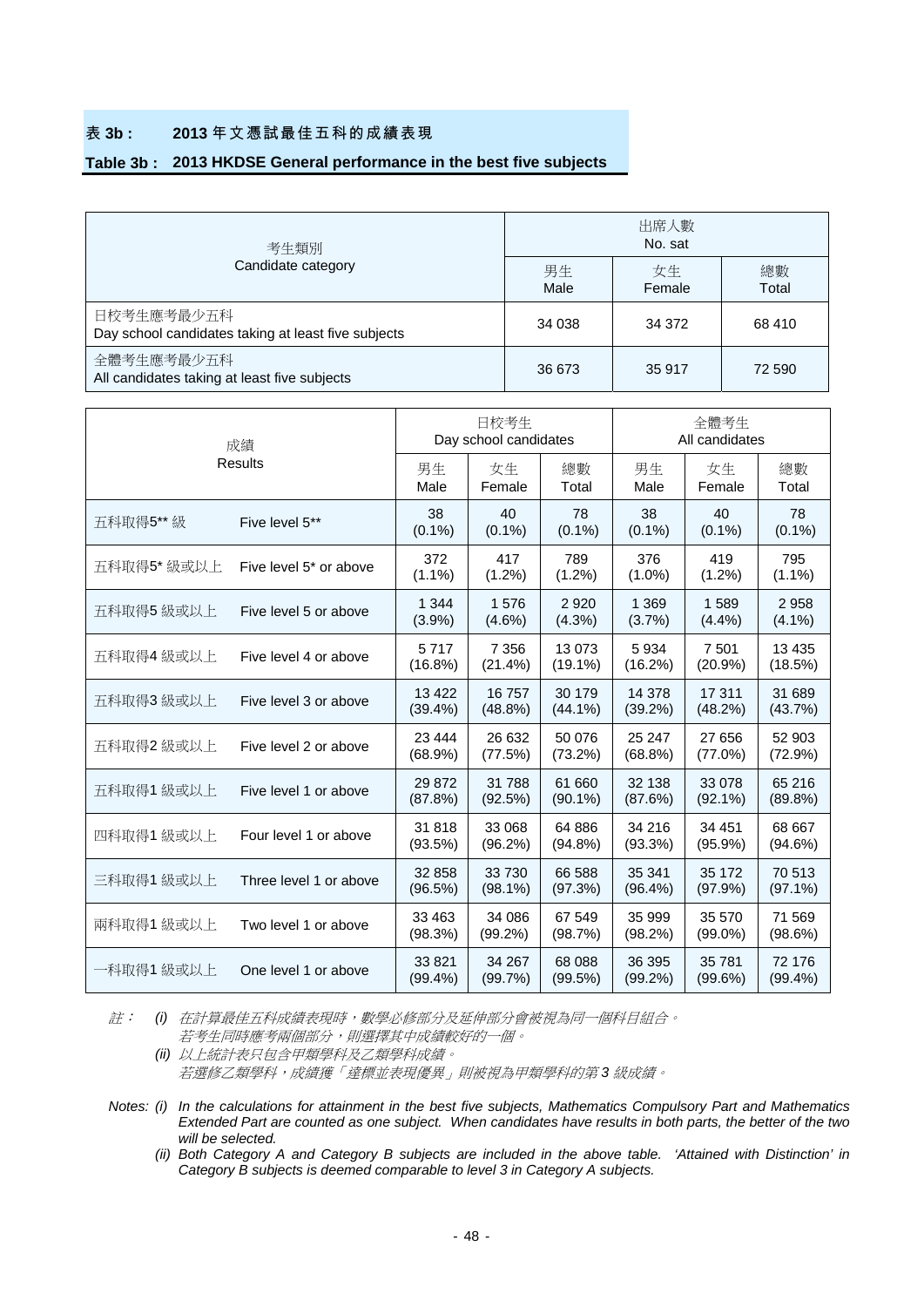#### 表 **3c : 2013** 年文憑試符合副學位課程入學要求/應徵有關公務員職位的成績統計

#### **Table 3c : 2013 HKDSE Statistics for eligibility to sub-degree programmes / relevant civil service appointments**

若選修乙類學科並取得「達標並表現優異」成績,會被視為甲類學科的第3級成績,取得「達標」成績,會被視為甲類學科的 第2級成績,以符合副學位課程入學及有關公務員職位入職的成績要求。數學必修部分及延伸部分會被視為同一個科目組合。 若考生同時應考兩個部分,則選擇其中成績較好的一個。

'Attained with Distinction' in Category B subjects is deemed comparable to level 3 in Category A subjects and 'Attained' in Category B subjects is accepted as level 2 in Category A subjects for admission to sub-degree programmes and relevant civil service appointment. Mathematics Compulsory Part and Mathematics Extended Part are counted as one subject. When candidates have results in both parts, the better of the two will be selected.

#### **(i)** 成績統計

#### **Results statistics**

| 考生類別                                                              | 出席人數<br>No. sat |              |             |  |  |  |
|-------------------------------------------------------------------|-----------------|--------------|-------------|--|--|--|
| Candidate category                                                | 男生<br>Male      | 女生<br>Female | 總數<br>Total |  |  |  |
| 日校考生應考最少五科<br>Day school candidates taking at least five subjects | 34 038          | 34 372       | 68 410      |  |  |  |
| 全體考生應考最少五科<br>All candidates taking at least five subjects        | 36 673          | 35 917       | 72 590      |  |  |  |

| 成績                                                                                                                                                                                                                |                      | 日校考生<br>Day school candidates |                   | 全體考生<br>All candidates |                   |                   |  |
|-------------------------------------------------------------------------------------------------------------------------------------------------------------------------------------------------------------------|----------------------|-------------------------------|-------------------|------------------------|-------------------|-------------------|--|
| <b>Results</b>                                                                                                                                                                                                    | 男生<br>Male           | 女生<br>Female                  | 總數<br>Total       | 男生<br>Male             | 女生<br>Female      | 總數<br>Total       |  |
| 於五科甲類學科中取得 2 級或以上/<br>於乙類學科取得「達標」或以上成績,<br>其中包括中國語文科及英國語文科<br>5 subjects with level 2+ in Category A subjects /<br>'Attained' or above in Category B subjects,<br>including Chinese Language and English Language | 21 451<br>$(63.0\%)$ | 25 707<br>$(74.8\%)$          | 47 158<br>(68.9%) | 23 141<br>$(63.1\%)$   | 26 675<br>(74.3%) | 49 816<br>(68.6%) |  |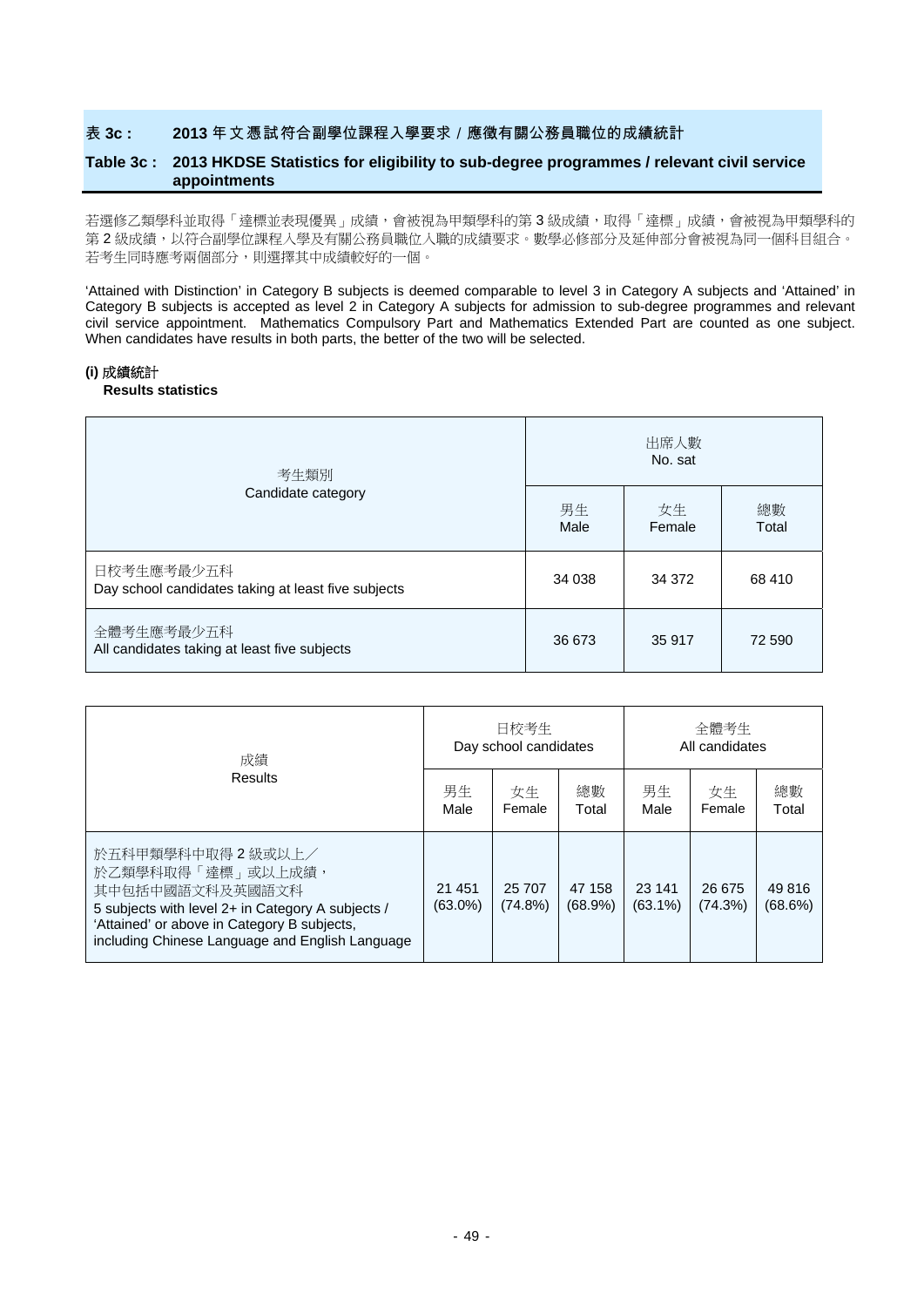#### 表 **3c : 2013** 年文憑試符合副學位課程入學要求/應徵有關公務員職位的成績統計

#### **Table 3c : 2013 HKDSE Statistics for eligibility to sub-degree programmes / relevant civil service appointments**

#### **(ii)** 最佳五科的積點分佈

#### **Grade point distribution in the best five subjects**

在統計表內,計算最佳五科的總積點已包括甲類及乙類學科的成績。在甲類學科中,達第 5\*\* 級為 7 分,第 5\* 級為 6 分, 第5級為5分,第4級為4分,第3級為3分,第2級為2分,以及第1級為1分。在乙類學科中,「達標並表現優異」 為 3 分, 「達標」為 2 分。此積點分佈統計表只可作為參考, 各大學或院校收生時亦會考慮其他因素, 如有關課程的特別 入學要求、報名人數、學額及考生的學生學習概覽和面試表現等。

Both Category A and Category B subjects are included in the calculation of the total grade points of the best five subjects shown in the table below. Level 5\*\* in Category A subjects is counted as 7 points, level 5\* as 6 points, level 5 as 5 points, level 4 as 4 points, level 3 as 3 points, level 2 as 2 points, and level 1 as 1 point. For Category B subjects, 'Attained' is given two points and 'Attained with Distinction' 3 points. It should be noted that the score distribution table only serves as a reference and admission to any programme offered by individual universities / institutions will depend on a number of factors including specific programme requirements, the number of applicants and places offered, and candidates' Student Learning Profile and performance at interviews, etc.

| 最佳五科甲類學科中取得 2 級或以上/<br>於乙類學科取得「達標」或以上成績,<br>其中包括中國語文科及英國語文科<br>Best five subjects with level 2+ in<br>Category A subjects / 'Attained' or above in<br>Category B subjects, including<br>Chinese Language and English Language |                      | 日校考生應考最少五科<br>Day school candidates<br>taking at least five subjects |                       | 全體考生應考最少五科<br>All candidates<br>taking at least five subjects |                        |                       |  |
|-------------------------------------------------------------------------------------------------------------------------------------------------------------------------------------------------------------------------------|----------------------|----------------------------------------------------------------------|-----------------------|---------------------------------------------------------------|------------------------|-----------------------|--|
| 總積點<br>Total grade points                                                                                                                                                                                                     | 男生<br>Male<br>34 038 | 女生<br>Female<br>34 372                                               | 總數<br>Total<br>68 410 | 男生<br>Male<br>36 673                                          | 女生<br>Female<br>35 917 | 總數<br>Total<br>72 590 |  |
| $10 - 12$                                                                                                                                                                                                                     | 2462                 | 2714                                                                 | 5 1 7 6               | 2625                                                          | 2836                   | 5461                  |  |
| (a)                                                                                                                                                                                                                           | (7.2%)               | (7.9%)                                                               | (7.6%)                | (7.2%)                                                        | (7.9%)                 | (7.5%)                |  |
| (b)                                                                                                                                                                                                                           | 4811                 | 5516                                                                 | 10 327                | 5 200                                                         | 5756                   | 10 956                |  |
| $13 - 15$                                                                                                                                                                                                                     | $(14.1\%)$           | $(16.0\%)$                                                           | $(15.1\%)$            | $(14.2\%)$                                                    | $(16.0\%)$             | $(15.1\%)$            |  |
| (c)                                                                                                                                                                                                                           | 5 2 3 0              | 6520                                                                 | 11 750                | 5755                                                          | 6817                   | 12 572                |  |
| $16 - 18$                                                                                                                                                                                                                     | $(15.4\%)$           | $(19.0\%)$                                                           | (17.2%)               | (15.7%)                                                       | $(19.0\%)$             | (17.3%)               |  |
| (d)                                                                                                                                                                                                                           | 4 1 2 0              | 5311                                                                 | 9431                  | 4 4 9 9                                                       | 5516                   | 10 015                |  |
| $19 - 21$                                                                                                                                                                                                                     | $(12.1\%)$           | $(15.5\%)$                                                           | $(13.8\%)$            | (12.3%)                                                       | $(15.4\%)$             | $(13.8\%)$            |  |
| $22 - 24$                                                                                                                                                                                                                     | 2 3 8 0              | 2936                                                                 | 5316                  | 2 5 4 6                                                       | 3 0 0 8                | 5 5 5 4               |  |
| (e)                                                                                                                                                                                                                           | $(7.0\%)$            | (8.5%)                                                               | (7.8%)                | (6.9%)                                                        | $(8.4\%)$              | (7.7%)                |  |
| (f)                                                                                                                                                                                                                           | 1 2 6 1              | 1456                                                                 | 2717                  | 1 3 0 5                                                       | 1481                   | 2786                  |  |
| $25 - 27$                                                                                                                                                                                                                     | (3.7%)               | (4.2%)                                                               | $(4.0\%)$             | $(3.6\%)$                                                     | $(4.1\%)$              | (3.8%)                |  |
| $28 - 30$                                                                                                                                                                                                                     | 710                  | 785                                                                  | 1495                  | 727                                                           | 789                    | 1516                  |  |
| (g)                                                                                                                                                                                                                           | $(2.1\%)$            | $(2.3\%)$                                                            | $(2.2\%)$             | $(2.0\%)$                                                     | $(2.2\%)$              | $(2.1\%)$             |  |
| (h)                                                                                                                                                                                                                           | 380                  | 385                                                                  | 765                   | 387                                                           | 388                    | 775                   |  |
| $31 - 33$                                                                                                                                                                                                                     | $(1.1\%)$            | $(1.1\%)$                                                            | $(1.1\%)$             | $(1.1\%)$                                                     | $(1.1\%)$              | $(1.1\%)$             |  |
| (i)                                                                                                                                                                                                                           | 97                   | 84                                                                   | 181                   | 97                                                            | 84                     | 181                   |  |
| $34 - 35$                                                                                                                                                                                                                     | (0.3% )              | $(0.2\%)$                                                            | $(0.3\%)$             | $(0.3\%)$                                                     | $(0.2\%)$              | (0.2%)                |  |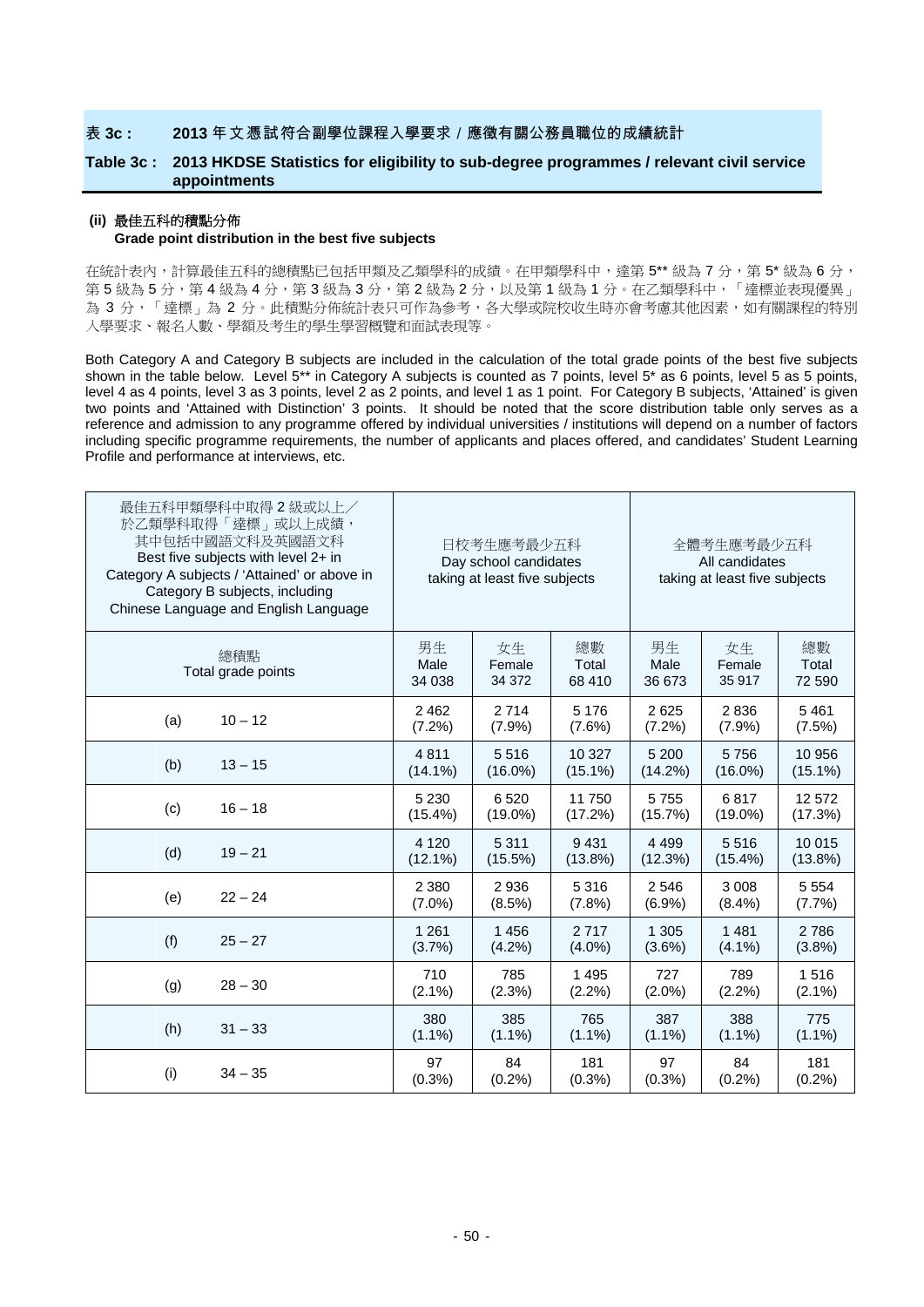#### 表 **3d : 2013** 年文憑試符合大學或院校入學要求的成績統計

### **Table 3d : 2013 HKDSE Statistics related to university admission**

在統計表內,於核心科目中取得「3322」成績是指中國語文科及英國語文科均取得 3 級成績,而數學必修部分及通識教育科則 取得 2 級成績。 此外,於核心科目中取得「3332」成績是指中國語文科、英國語文科及數學必修部分均取得 3 級成績, 而通識教育科則取得 2 級成績。

In the table below, 'core subjects at 3322' refers to attainment with level 3 in Chinese Language and English Language, and level 2 in Mathematics Compulsory Part and Liberal Studies, respectively. 'Core subjects at 3332' refers to attainment with level 3 in Chinese Language, English Language, and Mathematics Compulsory Part, and level 2 in Liberal Studies, respectively.

|                                                                                                                                                                                          |                      | 日校考生<br>Day school candidates |                       | 全體考生<br>All candidates |                          |                       |  |
|------------------------------------------------------------------------------------------------------------------------------------------------------------------------------------------|----------------------|-------------------------------|-----------------------|------------------------|--------------------------|-----------------------|--|
| 成績<br><b>Results</b>                                                                                                                                                                     | 男生<br>Male<br>34 762 | 女生<br>Female<br>34 795        | 總數<br>Total<br>69 557 | 男生<br>Male<br>41 558   | 女生<br>Female<br>39 7 9 7 | 總數<br>Total<br>81 355 |  |
| 於核心科目中取得「3322」或更佳成績<br>(a)<br>Core subjects at 3322 or better                                                                                                                            | 11 133<br>$(32.0\%)$ | 15 947<br>$(45.8\%)$          | 27 080<br>(38.9%)     | 11 958<br>(28.8%)      | 16 493<br>$(41.4\%)$     | 28 451<br>$(35.0\%)$  |  |
| 於核心科目中取得「3322」或更佳成績,<br>(b)<br>並於一個選修科目取得2級或以上#成績<br>Core subjects at 3322 or better, with one elective at level 2+ #                                                                    | 11 090<br>(31.9%)    | 15 8 89<br>(45.7%)            | 26 979<br>(38.8%)     | 11 867<br>(28.6%)      | 16 408<br>(41.2%)        | 28 275<br>$(34.8\%)$  |  |
| (c) 於核心科目中取得「3322」或更佳成績,<br>並於兩個選修科目取得2級或以上#成績<br>Core subjects at 3322 or better, with two electives at level 2+ #                                                                      | 10 572<br>$(30.4\%)$ | 15 158<br>(43.6%)             | 25 730<br>$(37.0\%)$  | 11 166<br>(26.9%)      | 15 559<br>$(39.1\%)$     | 26 7 25<br>(32.8%)    |  |
| (d) 於核心科目中取得「3322」或更佳成績,<br>並於一個選修科目取得3級或以上#成績<br>Core subjects at 3322 or better, with one elective at level 3+ #                                                                       | 10774<br>$(31.0\%)$  | 15 203<br>(43.7%)             | 25 977<br>(37.3%)     | 11 523<br>(27.7%)      | 15 690<br>$(39.4\%)$     | 27 213<br>(33.4%)     |  |
| (e) 於核心科目中取得「3322」或更佳成績,<br>並於兩個選修科目取得3級或以上"成績<br>Core subjects at 3322 or better, with two electives at level 3+ <sup>#</sup>                                                           | 9535<br>(27.4%)      | 13 0 38<br>(37.5%)            | 22 573<br>(32.5%)     | 10 073<br>(24.2%)      | 13 377<br>(33.6%)        | 23 450<br>(28.8%)     |  |
| 於核心科目中取得「3332」或更佳成績,<br>(f)<br>並於一個選修科目取得3級或以上#成績<br>Core subjects at 3332 or better, with one elective at level 3+ #                                                                    | 10 283<br>(29.6%)    | 13718<br>$(39.4\%)$           | 24 001<br>(34.5%)     | 10 985<br>(26.4%)      | 14 151<br>(35.6%)        | 25 136<br>$(30.9\%)$  |  |
| 於核心科目中取得「3332」或更佳成績,<br>(q)<br>並於兩個選修科目取得3級或以上#成績<br>Core subjects at 3332 or better, with two electives at level 3+ #                                                                   | 9 2 61<br>(26.6%)    | 12 208<br>$(35.1\%)$          | 21 4 69<br>$(30.9\%)$ | 9764<br>(23.5%)        | 12 5 21<br>(31.5%)       | 22 28 5<br>(27.4%)    |  |
| (h) 於核心科目中取得「3322」或更佳成績,<br>並於一個選修科目取得4級或以上成績<br>Core subjects at 3322 or better, with one elective at level 4+                                                                          | 9088<br>$(26.1\%)$   | 11777<br>$(33.8\%)$           | 20 865<br>$(30.0\%)$  | 9727<br>$(23.4\%)$     | 12 113<br>$(30.4\%)$     | 21 840<br>(26.8%)     |  |
| 於核心科目中取得「3322」或更佳成績,<br>(i)<br>並於兩個選修科目取得4級或以上成績<br>Core subjects at 3322 or better, with two electives at level 4+                                                                      | 6734<br>$(19.4\%)$   | 7882<br>(22.7%)               | 14 616<br>$(21.0\%)$  | 7 0 8 1<br>$(17.0\%)$  | 8 0 61<br>(20.3%)        | 15 142<br>(18.6%)     |  |
| 於核心科目中取得「3322」或更佳成績,<br>(i)<br>並於一個選修科目取得5級或以上成績<br>Core subjects at 3322 or better, with one elective at level 5+                                                                       | 5 1 1 2<br>(14.7%)   | 5 2 9 2<br>(15.2%)            | 10 404<br>$(15.0\%)$  | 5 4 2 9<br>$(13.1\%)$  | 5417<br>(13.6%)          | 10 846<br>$(13.3\%)$  |  |
| 於核心科目中取得「3322」或更佳成績,<br>(k)<br>並於兩個選修科目取得5級或以上成績<br>Core subjects at 3322 or better, with two electives at level 5+                                                                      | 2880<br>(8.3%)       | 2 5 0 2<br>(7.2%)             | 5 3 8 2<br>(7.7%)     | 2985<br>$(7.2\%)$      | 2541<br>$(6.4\%)$        | 5 5 2 6<br>$(6.8\%)$  |  |
| 於核心科目中取得「3322」或更佳成績,數學延伸部分取得<br>(1)<br>2級或以上成績,並於一個選修科目取得2級或以上#成績<br>Core subjects at 3322 or better, with Mathematics Extended Part<br>at level $2+$ and one elective at level $2+$ $*$ | 4 9 7 6<br>(14.3%)   | 3 2 6 5<br>$(9.4\%)$          | 8 2 4 1<br>$(11.8\%)$ | 5 1 9 6<br>(12.5%)     | 3 3 3 9<br>$(8.4\%)$     | 8 5 3 5<br>(10.5%)    |  |
| (m) 於核心科目中取得「3322」或更佳成績, 數學延伸部分取得<br>3級或以上成績,並於一個選修科目取得2級或以上#成績<br>Core subjects at 3322 or better, with Mathematics Extended Part<br>at level $3+$ and one elective at level $2+$ #     | 4 5 9 0<br>(13.2%)   | 2856<br>(8.2%)                | 7446<br>(10.7%)       | 4 7 7 9<br>(11.5%)     | 2921<br>(7.3%)           | 7700<br>(9.5%)        |  |
| 於核心科目中取得「3322」或更佳成績,數學延伸部分取得<br>(n)<br>3級或以上成績,並於一個選修科目取得3級或以上#成績<br>Core subjects at 3322 or better, with Mathematics Extended Part<br>at level 3+ and one elective at level 3+ $"$     | 4576<br>$(13.2\%)$   | 2844<br>$(8.2\%)$             | 7420<br>(10.7%)       | 4763<br>(11.5%)        | 2 9 0 9<br>(7.3%)        | 7672<br>$(9.4\%)$     |  |

*#* 若選修乙類學科並取得「達標並表現優異」成績,會被視為甲類學科的第 *3* 級成績。 *'Attained with Distinction' in Category B subjects is deemed comparable to level 3 in Category A subjects.*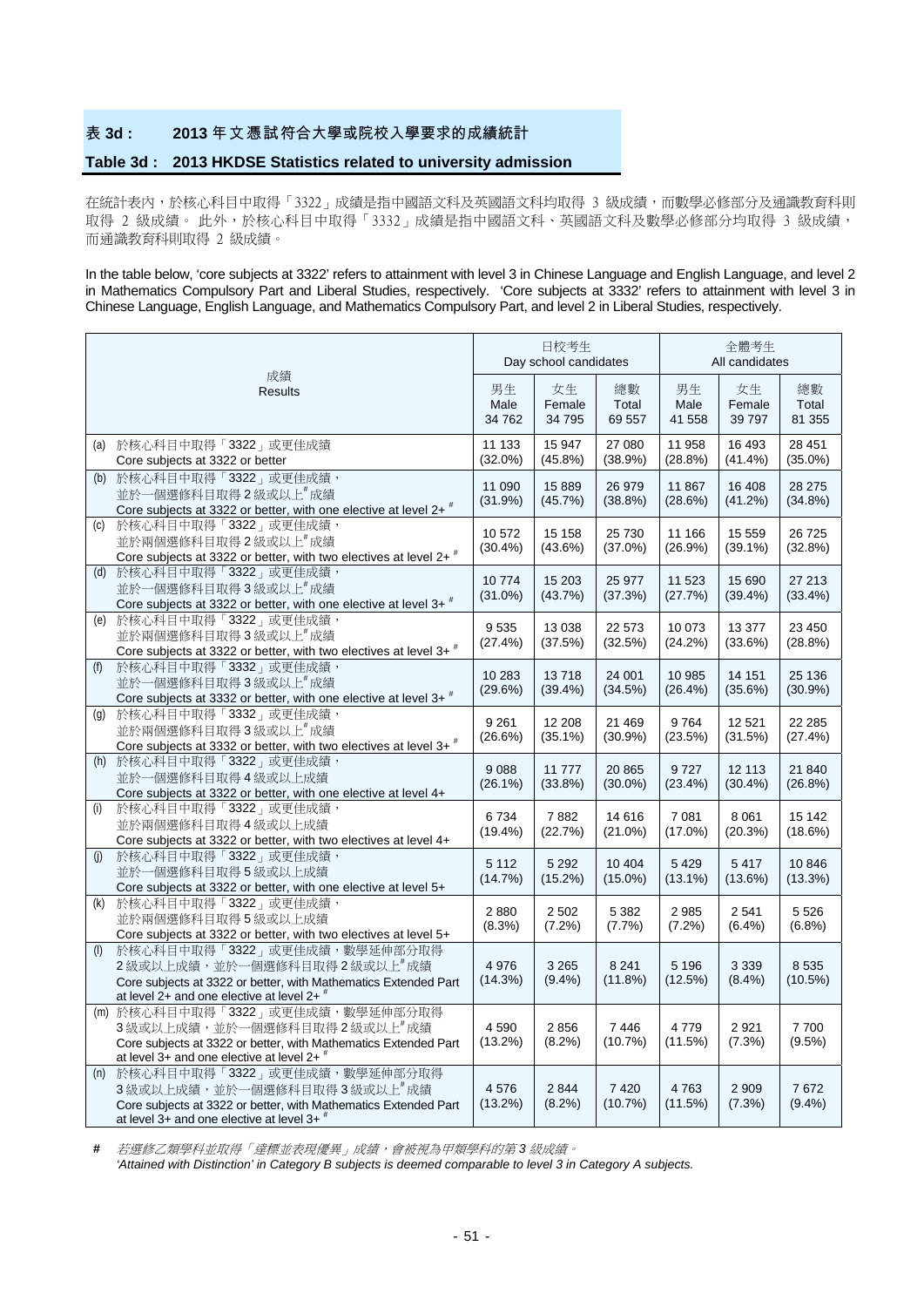表 **3e : 2013** 年文憑試最佳五科的積點分佈(符合大學或院校入學要求的成績統計)

#### **Table 3e : 2013 HKDSE Grade point distribution in the best five subjects (Statistics related to university admission)**

在統計表内,計算最佳五科的總積點已包括甲類及乙類學科的成績。在甲類學科中,達第5\*\* 級為 7 分,第5\* 級為 6 分, 第5級為5分,第4級為4分,第3級為3分,第2級為2分,以及第1級為1分。若選修乙類學科並取得「達標並表現優異」 成績,會被某些學士學位課程視為甲類學科的第 3 級成績。此積點分佈統計表只可作為參考,各大學或院校收生時亦會考慮 其他因素,如有關課程的特別入學要求、報名人數、學額及考生的學生學習概覽和面試表現等。

Both Category A and Category B subjects are included in the calculation of the total grade points of the best five subjects shown in the table below. In Category A subjects, level 5\*\* is counted as 7 points, level 5\* as 6 points, level 5 as 5 points, level 4 as 4 points, level 3 as 3 points, level 2 as 2 points, and level 1 as 1 point. 'Attained with Distinction' in Category B subjects is deemed comparable to level 3 in Category A subjects for admission to some degree programmes. It should be noted that the score distribution table only serves as a reference and admission to any programme offered by individual universities / institutions will depend on a number of factors including specific programme requirements, the number of applicants and places offered, and candidates' Student Learning Profile and performance at interviews, etc.

| 最佳五科包括於核心科目中取得<br>「3322」或更佳成績<br>Best five subjects with core subjects at<br>3322 or better |                      | 日校考生應考最少五科<br>Day school candidates<br>taking at least five subjects |                       | 全體考生應考最少五科<br>All candidates<br>taking at least five subjects |                        |                       |
|---------------------------------------------------------------------------------------------|----------------------|----------------------------------------------------------------------|-----------------------|---------------------------------------------------------------|------------------------|-----------------------|
| 總積點<br>Total grade points                                                                   | 男生<br>Male<br>34 038 | 女生<br>Female<br>34 372                                               | 總數<br>Total<br>68 410 | 男生<br>Male<br>36 673                                          | 女生<br>Female<br>35 917 | 總數<br>Total<br>72 590 |
| $10 - 12$                                                                                   | 33                   | 49                                                                   | 82                    | 37                                                            | 54                     | 91                    |
| (a)                                                                                         | $(0.1\%)$            | $(0.1\%)$                                                            | $(0.1\%)$             | $(0.1\%)$                                                     | $(0.2\%)$              | $(0.1\%)$             |
| (b)                                                                                         | 756                  | 1 3 9 7                                                              | 2 1 5 3               | 808                                                           | 1 4 5 5                | 2 2 6 3               |
| $13 - 15$                                                                                   | $(2.2\%)$            | $(4.1\%)$                                                            | $(3.1\%)$             | (2.2%)                                                        | $(4.1\%)$              | $(3.1\%)$             |
| $16 - 18$                                                                                   | 2595                 | 4 2 5 0                                                              | 6845                  | 2852                                                          | 4 4 4 5                | 7 2 9 7               |
| (c)                                                                                         | (7.6%)               | (12.4%)                                                              | $(10.0\%)$            | $(7.8\%)$                                                     | $(12.4\%)$             | $(10.1\%)$            |
| (d)                                                                                         | 3 1 9 2              | 4 7 2 1                                                              | 7913                  | 3470                                                          | 4888                   | 8 3 5 8               |
| $19 - 21$                                                                                   | $(9.4\%)$            | (13.7%)                                                              | (11.6%)               | $(9.5\%)$                                                     | $(13.6\%)$             | (11.5%)               |
| $22 - 24$                                                                                   | 2 1 4 9              | 2833                                                                 | 4 9 8 2               | 2 2 8 0                                                       | 2898                   | 5 1 7 8               |
| (e)                                                                                         | (6.3%)               | $(8.2\%)$                                                            | (7.3%)                | $(6.2\%)$                                                     | $(8.1\%)$              | $(7.1\%)$             |
| (f)                                                                                         | 1 2 1 6              | 1 4 4 3                                                              | 2659                  | 1 2 5 2                                                       | 1 4 6 7                | 2 7 1 9               |
| $25 - 27$                                                                                   | $(3.6\%)$            | $(4.2\%)$                                                            | $(3.9\%)$             | $(3.4\%)$                                                     | $(4.1\%)$              | (3.7%)                |
| $28 - 30$                                                                                   | 708                  | 784                                                                  | 1492                  | 725                                                           | 788                    | 1513                  |
| (g)                                                                                         | $(2.1\%)$            | (2.3%)                                                               | (2.2%)                | $(2.0\%)$                                                     | (2.2%)                 | $(2.1\%)$             |
| (h)                                                                                         | 380                  | 385                                                                  | 765                   | 387                                                           | 388                    | 775                   |
| $31 - 33$                                                                                   | $(1.1\%)$            | $(1.1\%)$                                                            | $(1.1\%)$             | $(1.1\%)$                                                     | $(1.1\%)$              | $(1.1\%)$             |
| (i)                                                                                         | 97                   | 84                                                                   | 181                   | 97                                                            | 84                     | 181                   |
| $34 - 35$                                                                                   | (0.3% )              | $(0.2\%)$                                                            | $(0.3\%)$             | $(0.3\%)$                                                     | $(0.2\%)$              | $(0.2\%)$             |

註: *(i)* 於核心科目中取得「*3322*」成績是指中國語文科及英國語文科均取得 *3* 級成績,而數學必修部分及通識教育科則取得 *2* 級 成績。

 *(ii)* 數學必修部分及延伸部分會被視為同一個科目組合。若考生同時應考兩個部分,則選擇其中成績較好的一個。

*Notes: (i) 'Core subjects at 3322' refers to attainment with level 3 in Chinese Language and English Language, and level 2 in Mathematics Compulsory Part and Liberal Studies, respectively.* 

 *(ii) Mathematics Compulsory Part and Mathematics Extended Part are counted as one subject. When candidates have results in both parts, the better of the two will be selected.*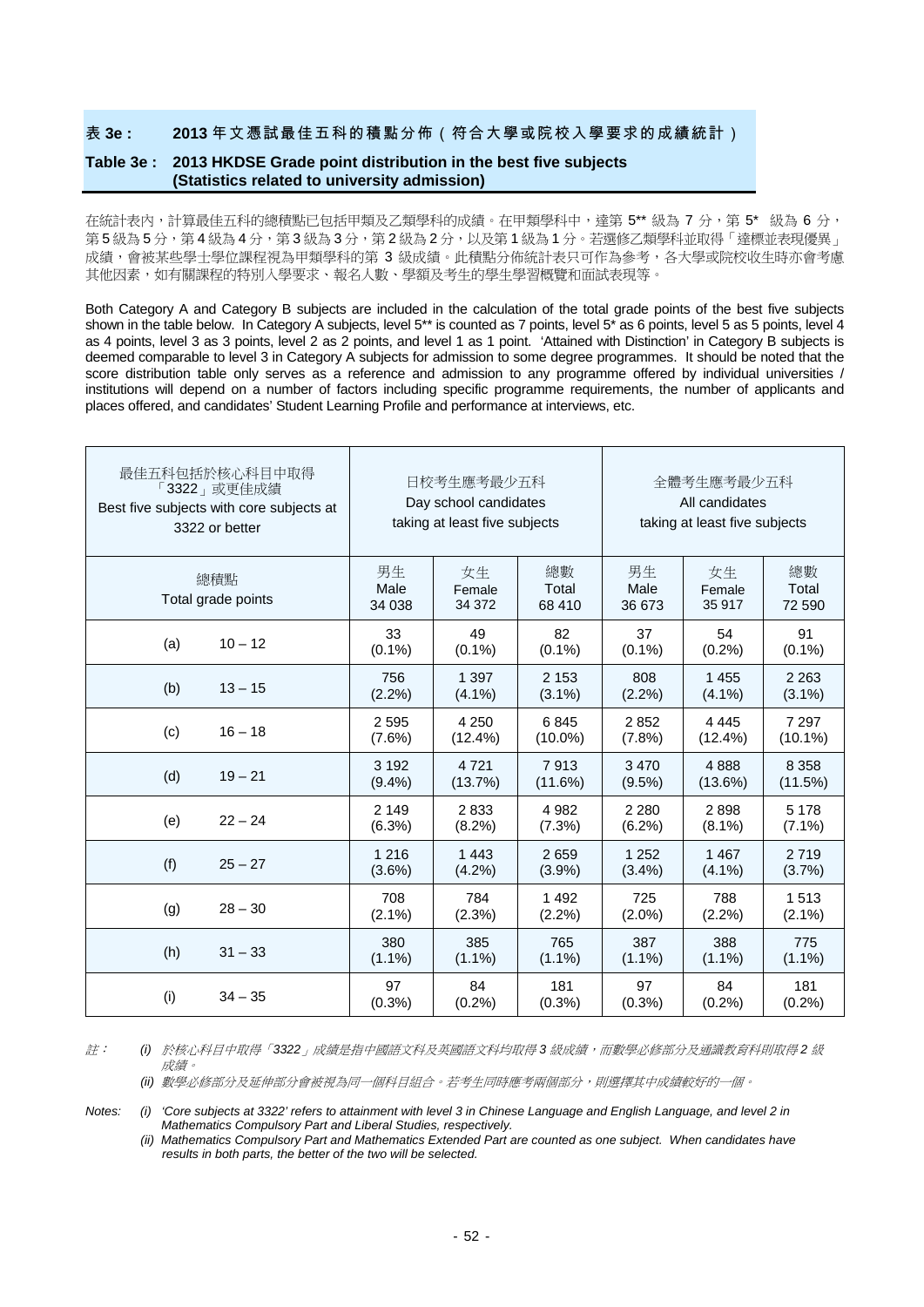#### 表 **3f : 2013** 年文憑試特殊需要考生的成績統計

#### **Table 3f : 2013 HKDSE Statistics on performance of candidates with special needs**

| 特殊需要考生類別<br>Type of candidates<br>with special needs | 肢體活動<br>能力障礙<br>Physical<br><b>Disabilities</b> | 視障<br>Visual<br><b>Disabilities</b> | 聽障<br>Aural<br><b>Disabilities</b> | 語障<br>Oral<br><b>Disabilities</b> | 特殊學習<br>障礙<br>Specific<br>Learning<br><b>Disabilities</b> | 自閉症<br>Autism<br>Spectrum<br><b>Disorder</b> | 注意力不足/<br>過度活躍症<br>Attention<br>Deficit /<br>Hyperactivity<br><b>Disorder</b> | 精神問題<br>Mental<br>Derangement | 其他障礙<br>Other<br><b>Disabilities</b><br># | 總數<br>Total |
|------------------------------------------------------|-------------------------------------------------|-------------------------------------|------------------------------------|-----------------------------------|-----------------------------------------------------------|----------------------------------------------|-------------------------------------------------------------------------------|-------------------------------|-------------------------------------------|-------------|
| 出席人數<br>No. sat                                      | 92                                              | 71                                  | 224                                | 109                               | 458                                                       | 86                                           | 49                                                                            | 49                            | 57                                        | 195         |

| 五科取得2級或以上<br>Five level 2 or above   | 47 | 53 | 143 | 42 | 84            | 36 | 31 | 21 | 18 | 475 |
|--------------------------------------|----|----|-----|----|---------------|----|----|----|----|-----|
| 五科取得3級或以上<br>Five level 3 or above   | 22 | 39 | 78  | 20 | 19            | 18 | 13 | 11 | 9  | 229 |
| 五科取得 4 級或以上<br>Five level 4 or above | 11 | 23 | 27  | 6  | $\mathcal{P}$ | 3  | 5  | 5  | 3  | 85  |
| 五科取得5級或以上<br>Five level 5 or above   | з  |    | 6   |    | -             |    |    |    |    | 21  |

| 於核心科目中取得「2222」<br>或更佳成績<br>Core subjects at 2222 or better | 41 | 48 | 129 | 35 | 53 | 28 | 28 | 20 | 17 | 399 |
|------------------------------------------------------------|----|----|-----|----|----|----|----|----|----|-----|
|                                                            |    |    |     |    |    |    |    |    |    |     |
| 於核心科目中取得「2222」                                             |    |    |     |    |    |    |    |    |    |     |
| 或更佳成績,並於一個選修                                               |    |    |     |    |    |    |    |    |    |     |
| 科目取得2級或以上成績                                                | 40 | 48 | 126 | 34 | 51 | 28 | 28 | 19 | 17 | 391 |
| Core subjects at 2222 or better,                           |    |    |     |    |    |    |    |    |    |     |
| with one elective at level 2+                              |    |    |     |    |    |    |    |    |    |     |
| 於核心科目中取得「3322」                                             |    |    |     |    |    |    |    |    |    |     |
| 或更佳成績                                                      | 21 | 36 | 69  | 15 | 13 | 13 | 11 | 14 | 9  | 201 |
| Core subjects at 3322 or better                            |    |    |     |    |    |    |    |    |    |     |
| 於核心科目中取得「3322」                                             |    |    |     |    |    |    |    |    |    |     |
| 或更佳成績,並於一個選修                                               |    |    |     |    |    |    |    |    |    |     |
| 科目取得2級或以上成績                                                | 21 | 36 | 69  | 15 | 13 | 13 | 11 | 13 | 9  | 200 |
| Core subjects at 3322 or better,                           |    |    |     |    |    |    |    |    |    |     |
| with one elective at level 2+                              |    |    |     |    |    |    |    |    |    |     |
| 於核心科目中取得「3322」                                             |    |    |     |    |    |    |    |    |    |     |
| 或更佳成績,並於一個選修                                               |    |    |     |    |    |    |    |    |    |     |
| 科目取得3級或以上成績                                                | 20 | 36 | 66  | 15 | 13 | 12 | 10 | 12 | 9  | 193 |
| Core subjects at 3322 or better,                           |    |    |     |    |    |    |    |    |    |     |
| with one elective at level 3+                              |    |    |     |    |    |    |    |    |    |     |

註: *(i)* 在計算最佳五科成績表現時,數學必修部分及延伸部分會被視為同一個科目組合。若考生同時應考兩個部分,則選擇其中成績較 好的一個。

 *(ii)* 以上統計表只包含甲類學科及乙類學科成績。若選修乙類學科,成績獲「達標並表現優異」則被視為甲類學科的第 *3* 級成績。

*Notes: (i) In the calculations for attainment in the best five subjects, Mathematics Compulsory Part and Mathematics Extended Part are counted as one subject. When candidates have results in both parts, the better of the two will be selected. (ii) Both Category A and Category B subjects are included in the above table. 'Attained with Distinction' in Category B subjects is* 

*deemed comparable to level 3 in Category A subjects.* 

# 包括長期病患及*/*或出席人數少於 *30* 的其他障礙類別的考生 *Including candidates with chronic medical illnesses and/or other types of disabilities with number of candidates sat fewer than 30*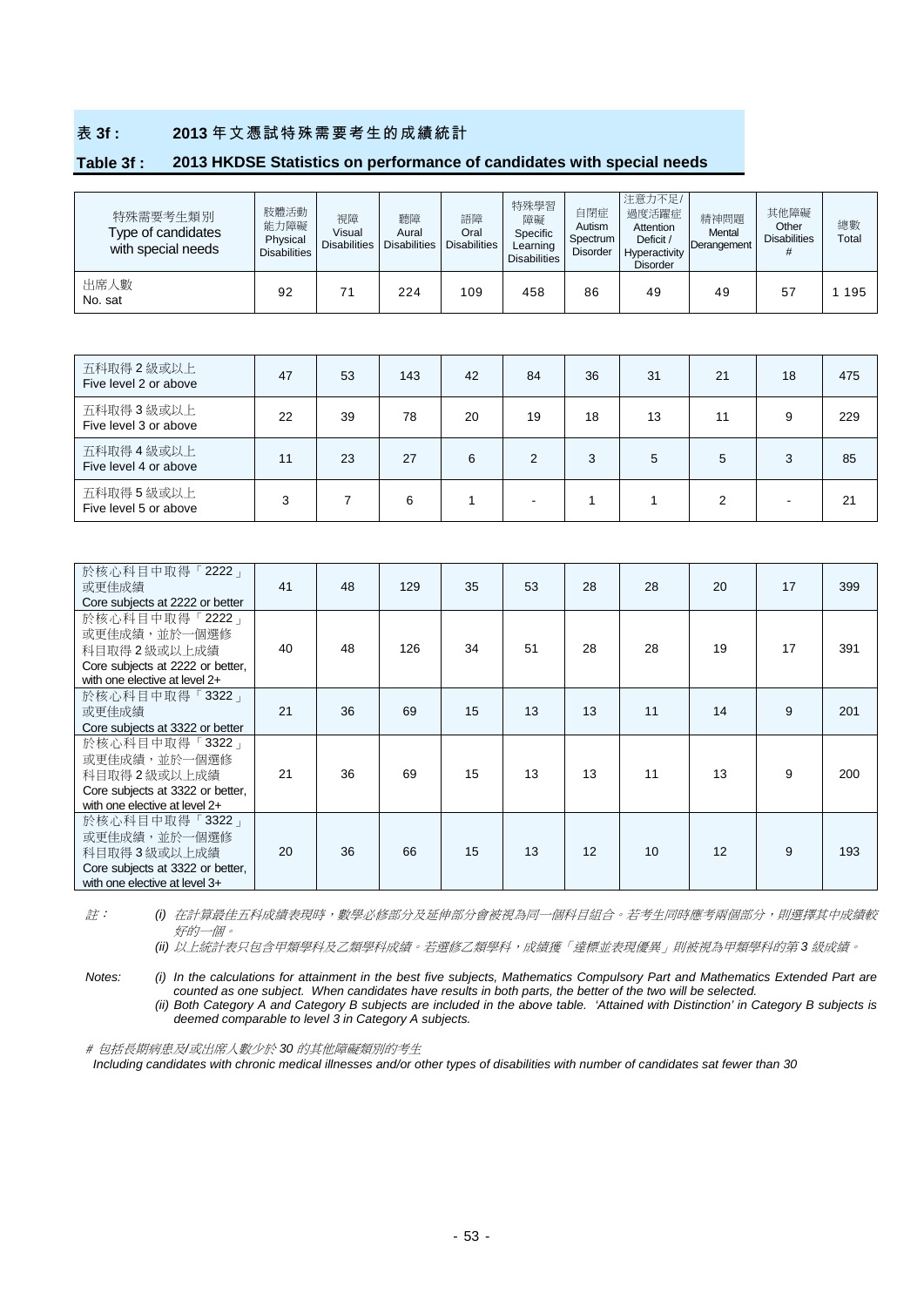# 表 **3g : 2013** 年文憑試兩個語文科的等級分佈 日校考生

# Table 3g : 2013 HKDSE Level distribution in both languages **Day School Candidates**

### 日校考生出席兩個語文科的總人數

Total no. of day school candidates sitting both languages: 68 511

| 中國語文科<br>成績<br>Attainment | 英國語文科成績<br>Attainment in English Language |                   |                             |                      |                      |                      |                       |                      |                       |  |  |
|---------------------------|-------------------------------------------|-------------------|-----------------------------|----------------------|----------------------|----------------------|-----------------------|----------------------|-----------------------|--|--|
| in<br>Chinese<br>Language | $5***$                                    | $5*$              | 5                           | 4                    | 3                    | $\overline{c}$       | 1                     | U                    | 總數<br>Total           |  |  |
| $5***$                    | 111<br>(0.2%)                             | 177<br>(0.3%)     | 141<br>(0.2%)               | 121<br>(0.2%)        | 48<br>$(0.1\%)$      | 3<br>$(0.0\%)$       |                       | 1<br>$(0.0\%)$       | 602<br>(0.9%          |  |  |
| $5*$                      | 167<br>(0.2%)                             | 410<br>$(0.6\%)$  | 494<br>(0.7%                | 511<br>(0.7%         | 238<br>(0.3% )       | 47<br>$(0.1\%)$      |                       |                      | 1867<br>(2.7%)        |  |  |
| 5                         | 147<br>(0.2%)                             | 457<br>(0.7%      | 773<br>$(1.1\%)$            | 1 2 9 0<br>(1.9%)    | 754<br>$(1.1\%)$     | 181<br>(0.3%)        | 8<br>$(0.0\%)$        | 1<br>$(0.0\%)$       | 3611<br>(5.3%)        |  |  |
| $\overline{\mathbf{4}}$   | 153<br>(0.2%)                             | 680<br>$(1.0\%)$  | 1 6 3 0<br>(2.4%)           | 4 3 2 2<br>(6.3%)    | 4 1 4 3<br>$(6.0\%)$ | 1844<br>(2.7%)       | 99<br>$(0.1\%)$       | 16<br>$(0.0\%)$      | 12 8 87<br>(18.8%)    |  |  |
| 3                         | 40<br>$(0.1\%)$                           | 226<br>(0.3%)     | 659<br>$(1.0\%)$            | 3502<br>$(5.1\%)$    | 6 2 3 9<br>$(9.1\%)$ | 5 5 4 4<br>$(8.1\%)$ | 767<br>$(1.1\%)$      | 104<br>(0.2%)        | 17 081<br>(24.9%)     |  |  |
| $\overline{2}$            | 20<br>$(0.0\%)$                           | 51<br>$(0.1\%)$   | 161<br>$(0.2\%)$            | 1 0 8 7<br>$(1.6\%)$ | 4 0 31<br>(5.9%)     | 9 3 3 6<br>(13.6%)   | 3815<br>$(5.6\%)$     | 1 0 0 9<br>(1.5%)    | 19510<br>(28.5%)      |  |  |
| $\mathbf 1$               |                                           | 6<br>$(0.0\%)$    | 12<br>$(0.0\%)$             | 69<br>$(0.1\%)$      | 416<br>$(0.6\%)$     | 2870<br>(4.2%)       | 3983<br>(5.8%)        | 3 3 8 6<br>(4.9%)    | 10742<br>(15.7%)      |  |  |
| $\cup$                    |                                           |                   | $\overline{2}$<br>$(0.0\%)$ | 4<br>$(0.0\%)$       | 10<br>$(0.0\%)$      | 83<br>$(0.1\%)$      | 365<br>$(0.5\%)$      | 1747<br>(2.5%)       | 2 2 1 1<br>$(3.2\%)$  |  |  |
| 總數<br>Total               | 638<br>(0.9%                              | 2 0 0 7<br>(2.9%) | 3872<br>(5.7%)              | 10 906<br>$(15.9\%)$ | 15879<br>(23.2%)     | 19 908<br>$(29.1\%)$ | 9 0 3 7<br>$(13.2\%)$ | 6 2 6 4<br>$(9.1\%)$ | 68 511<br>$(100.0\%)$ |  |  |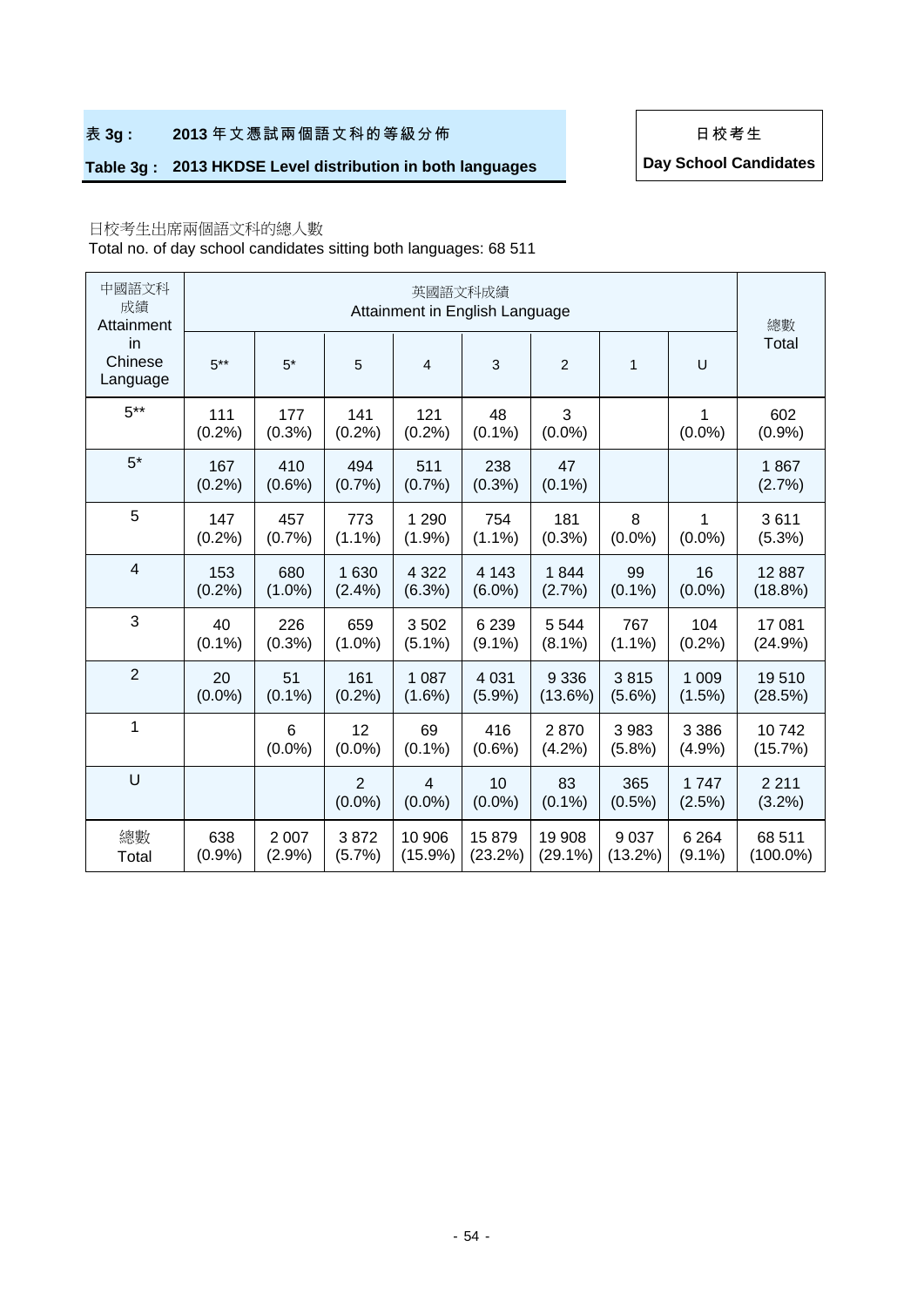# 表 3h : 2013 年文憑試兩個語文科的等級分佈 | 全體考生

# Table 3h : 2013 HKDSE Level distribution in both languages **All Candidates**

# 全體考生出席兩個語文科的總人數

Total no. of all candidates sitting both languages: 75 112

| 中國語文科<br>成績<br>Attainment | 英國語文科成績<br>Attainment in English Language |                   |                   |                             |                      |                      |                    |                   |                       |  |  |
|---------------------------|-------------------------------------------|-------------------|-------------------|-----------------------------|----------------------|----------------------|--------------------|-------------------|-----------------------|--|--|
| in<br>Chinese<br>Language | $5***$                                    | $5*$              | 5                 | $\overline{\mathbf{4}}$     | 3                    | $\overline{2}$       | 1                  | U                 | 總數<br>Total           |  |  |
| $5***$                    | 111<br>$(0.1\%)$                          | 178<br>(0.2%      | 143<br>(0.2%)     | 124<br>(0.2%)               | 51<br>$(0.1\%)$      | 3<br>$(0.0\%)$       |                    | 1<br>$(0.0\%)$    | 611<br>(0.8%)         |  |  |
| $5*$                      | 169<br>(0.2%)                             | 415<br>$(0.6\%)$  | 505<br>(0.7%      | 524<br>(0.7%                | 255<br>$(0.3\%)$     | 49<br>$(0.1\%)$      | 1<br>$(0.0\%)$     |                   | 1918<br>$(2.6\%)$     |  |  |
| 5                         | 149<br>(0.2%)                             | 461<br>$(0.6\%)$  | 793<br>$(1.1\%)$  | 1 351<br>$(1.8\%)$          | 812<br>$(1.1\%)$     | 199<br>(0.3%)        | 9<br>$(0.0\%)$     | 1<br>$(0.0\%)$    | 3775<br>$(5.0\%)$     |  |  |
| $\overline{4}$            | 155<br>(0.2%)                             | 690<br>(0.9%      | 1 6 9 8<br>(2.3%) | 4 6 3 1<br>(6.2%)           | 4584<br>$(6.1\%)$    | 2022<br>(2.7%)       | 111<br>$(0.1\%)$   | 17<br>$(0.0\%)$   | 13 908<br>(18.5%)     |  |  |
| 3                         | 42<br>$(0.1\%)$                           | 240<br>$(0.3\%)$  | 717<br>$(1.0\%)$  | 3793<br>$(5.0\%)$           | 7 0 0 7<br>$(9.3\%)$ | 6 1 0 3<br>$(8.1\%)$ | 835<br>$(1.1\%)$   | 113<br>(0.2%)     | 18 850<br>(25.1%)     |  |  |
| $\overline{2}$            | 21<br>$(0.0\%)$                           | 56<br>$(0.1\%)$   | 186<br>(0.2%)     | 1 2 5 3<br>(1.7%)           | 4 6 5 9<br>$(6.2\%)$ | 10 304<br>(13.7%)    | 4 104<br>$(5.5\%)$ | 1 0 5 7<br>(1.4%) | 21 640<br>(28.8%)     |  |  |
| 1                         |                                           | 6<br>$(0.0\%)$    | 14<br>$(0.0\%)$   | 85<br>$(0.1\%)$             | 494<br>(0.7%         | 3 2 3 9<br>$(4.3\%)$ | 4 3 4 6<br>(5.8%)  | 3608<br>$(4.8\%)$ | 11792<br>(15.7%)      |  |  |
| U                         |                                           |                   | 3<br>$(0.0\%)$    | $\overline{7}$<br>$(0.0\%)$ | 17<br>$(0.0\%)$      | 126<br>(0.2%)        | 450<br>$(0.6\%)$   | 2015<br>(2.7%)    | 2618<br>(3.5%)        |  |  |
| 總數<br>Total               | 647<br>(0.9%                              | 2 0 4 6<br>(2.7%) | 4 0 5 9<br>(5.4%) | 11768<br>(15.7%)            | 17879<br>(23.8%)     | 22 045<br>(29.3%)    | 9856<br>$(13.1\%)$ | 6812<br>$(9.1\%)$ | 75 112<br>$(100.0\%)$ |  |  |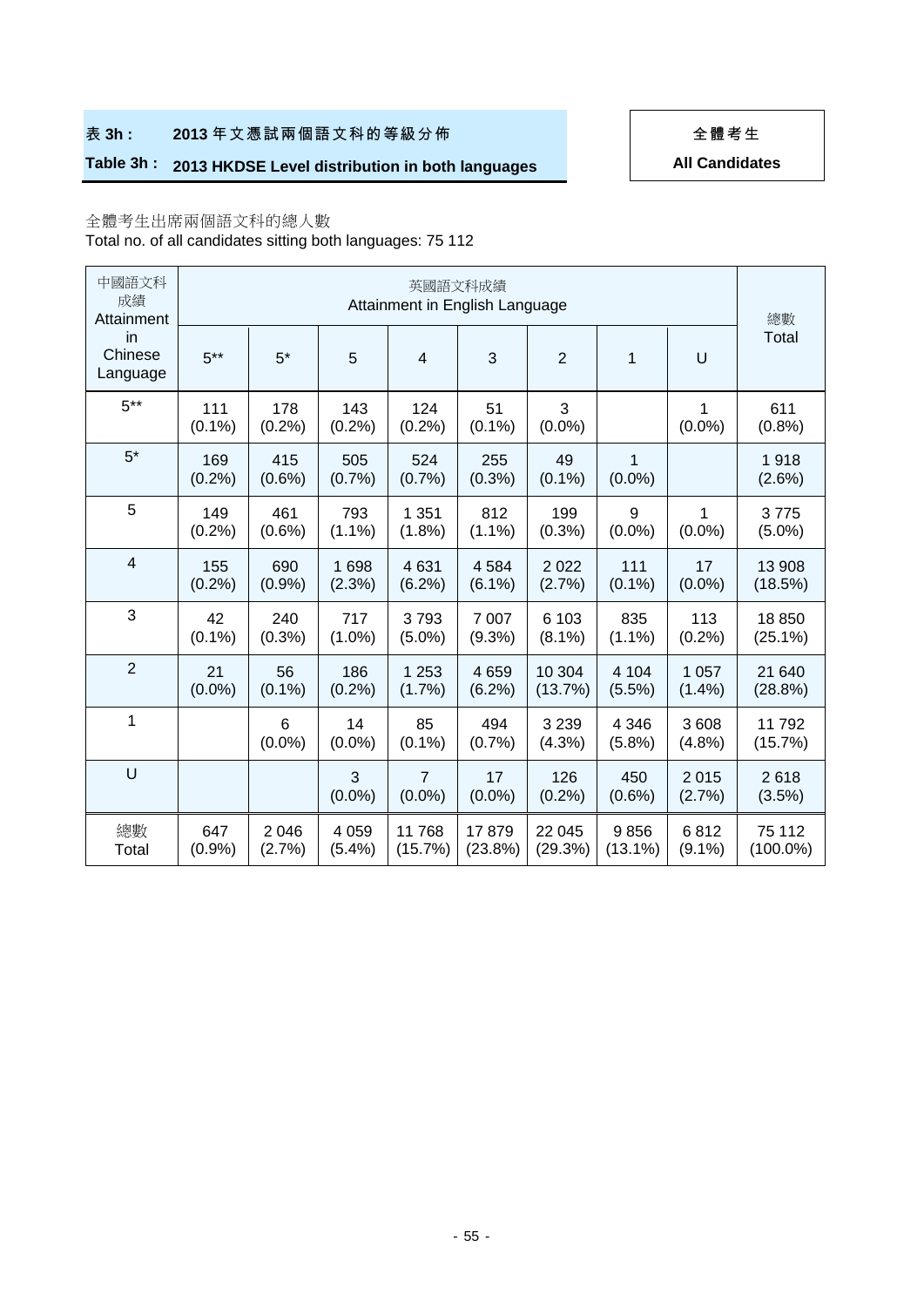# 表 **3i : 2013** 年文憑試數學必修部分及延伸部分的等級分佈 日校考生

#### **Table 3i : 2013 HKDSE Level distribution in Mathematics Compulsory Part and Extended Part**

#### 延伸部分共設兩個選修單元,均採用同一評核標準。 若報考延伸部分,考生只可選擇兩個單元中的其中一個。

*There are two optional modules in the Extended Part which are graded to the same standard. Candidates are allowed to choose only one of the modules if they take the Extended Part.*

#### 日校考生出席數學必修部分及延伸部分的總人數

Total no. of day school candidates sitting both Compulsory Part and Extended Part: 12 482

| 數學必修部分成績<br>Attainment in                    | 數學延伸部分成績<br>Attainment in Mathematics Extended Part |                  |                  |                      |                             |                  |                             |                             |                             |  |
|----------------------------------------------|-----------------------------------------------------|------------------|------------------|----------------------|-----------------------------|------------------|-----------------------------|-----------------------------|-----------------------------|--|
| <b>Mathematics</b><br><b>Compulsory Part</b> | $5***$                                              | $5*$             | 5                | 4                    | 3                           | $\overline{2}$   | 1                           | U                           | Total                       |  |
| $5***$                                       | 201<br>$(1.6\%)$                                    | 290<br>(2.3%)    | 219<br>$(1.8\%)$ | 50<br>(0.4% )        | $\overline{7}$<br>$(0.1\%)$ |                  |                             |                             | 767<br>$(6.1\%)$            |  |
| $5*$                                         | 87<br>(0.7%                                         | 437<br>(3.5%)    | 755<br>$(6.0\%)$ | 525<br>$(4.2\%)$     | 94<br>(0.8%                 | 6<br>$(0.0\%)$   | 1<br>$(0.0\%)$              |                             | 1 9 0 5<br>(15.3%)          |  |
| 5                                            | 19<br>(0.2%)                                        | 179<br>(1.4%)    | 737<br>(5.9%)    | 1 2 4 1<br>$(9.9\%)$ | 569<br>$(4.6\%)$            | 78<br>$(0.6\%)$  | 13<br>$(0.1\%)$             |                             | 2836<br>(22.7%)             |  |
| $\overline{4}$                               |                                                     | 41<br>$(0.3\%)$  | 266<br>$(2.1\%)$ | 1 473<br>(11.8%)     | 2 0 4 4<br>(16.4%)          | 894<br>(7.2%)    | 214<br>$(1.7\%)$            | 31<br>$(0.2\%)$             | 4 9 6 3<br>(39.8%)          |  |
| 3                                            |                                                     |                  |                  | 47<br>(0.4% )        | 308<br>(2.5%)               | 656<br>$(5.3\%)$ | 446<br>$(3.6\%)$            | 124<br>$(1.0\%)$            | 1581<br>(12.7%)             |  |
| $\overline{2}$                               |                                                     |                  |                  | 1<br>$(0.0\%)$       | 6<br>$(0.0\%)$              | 55<br>(0.4% )    | 147<br>$(1.2\%)$            | 165<br>(1.3%)               | 374<br>$(3.0\%)$            |  |
| 1                                            |                                                     |                  |                  |                      |                             |                  | $\overline{2}$<br>$(0.0\%)$ | 47<br>$(0.4\%)$             | 49<br>(0.4%                 |  |
| U                                            |                                                     |                  |                  |                      |                             |                  |                             | $\overline{7}$<br>$(0.1\%)$ | $\overline{7}$<br>$(0.1\%)$ |  |
| 總數<br>Total                                  | 307<br>(2.5%)                                       | 947<br>$(7.6\%)$ | 1977<br>(15.8%)  | 3 3 3 7<br>(26.7%)   | 3 0 28<br>(24.3%)           | 1689<br>(13.5%)  | 823<br>$(6.6\%)$            | 374<br>$(3.0\%)$            | 12 482<br>$(100.0\%)$       |  |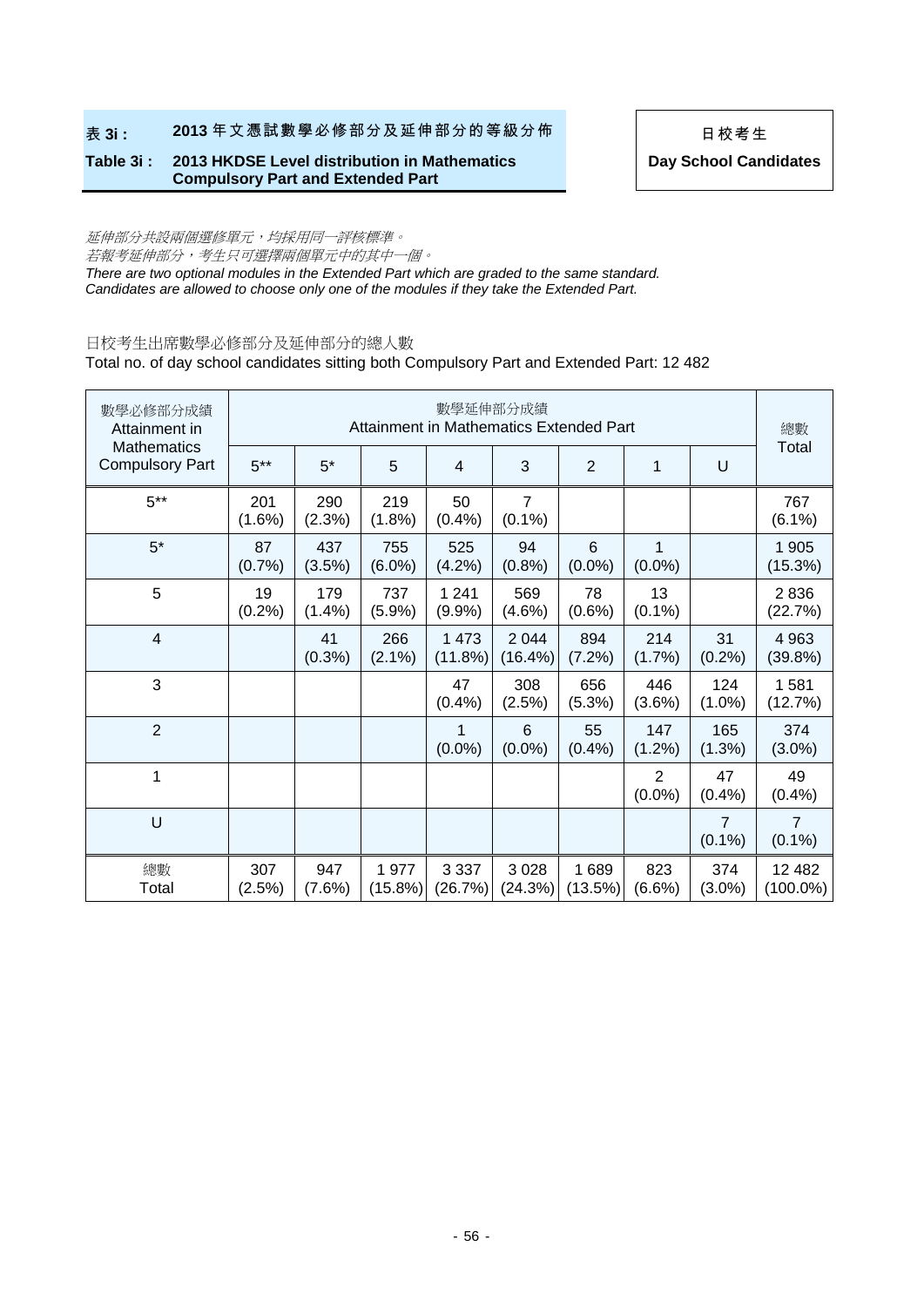# 表 **3j : 2013** 年文憑試數學必修部分及延伸部分的等級分佈 全體考生

#### **Table 3j : 2013 HKDSE Level distribution in Mathematics Compulsory Part and Extended Part**

#### 延伸部分共設兩個選修單元,均採用同一評核標準。 若報考延伸部分,考生只可選擇兩個單元中的其中一個。

*There are two optional modules in the Extended Part which are graded to the same standard. Candidates are allowed to choose only one of the modules if they take the Extended Part.*

### 全體考生出席數學必修部分及延伸部分的總人數

Total no. of all candidates sitting both Compulsory Part and Extended Part: 13 570

| 數學必修部分成績<br>Attainment in                    | 數學延伸部分成績<br>Attainment in Mathematics Extended Part |                   |                  |                       |                             |                 |                             |                  |                       |  |  |
|----------------------------------------------|-----------------------------------------------------|-------------------|------------------|-----------------------|-----------------------------|-----------------|-----------------------------|------------------|-----------------------|--|--|
| <b>Mathematics</b><br><b>Compulsory Part</b> | $5***$                                              | $5*$              | 5                | 4                     | 3                           | $\overline{2}$  | 1                           | U                | Total                 |  |  |
| $5***$                                       | 229<br>$(1.7\%)$                                    | 308<br>(2.3%)     | 224<br>(1.7%)    | 51<br>(0.4% )         | $\overline{7}$<br>$(0.1\%)$ |                 |                             |                  | 819<br>$(6.0\%)$      |  |  |
| $5*$                                         | 105<br>(0.8% )                                      | 473<br>(3.5%)     | 789<br>$(5.8\%)$ | 556<br>$(4.1\%)$      | 101<br>(0.7%                | 6<br>$(0.0\%)$  | 1<br>$(0.0\%)$              |                  | 2 0 3 1<br>$(15.0\%)$ |  |  |
| 5                                            | 22<br>(0.2%)                                        | 209<br>(1.5%)     | 790<br>(5.8%)    | 1 3 3 2<br>(9.8%)     | 613<br>(4.5%)               | 87<br>$(0.6\%)$ | 14<br>$(0.1\%)$             |                  | 3 0 6 7<br>(22.6%)    |  |  |
| $\overline{4}$                               |                                                     | 52<br>(0.4% )     | 297<br>$(2.2\%)$ | 1 6 2 4<br>$(12.0\%)$ | 2 2 0 8<br>(16.3%)          | 997<br>(7.3%)   | 243<br>$(1.8\%)$            | 38<br>$(0.3\%)$  | 5 4 5 9<br>(40.2%)    |  |  |
| 3                                            |                                                     |                   |                  | 54<br>(0.4% )         | 338<br>(2.5%)               | 708<br>(5.2%)   | 479<br>(3.5%)               | 136<br>$(1.0\%)$ | 1715<br>(12.6%)       |  |  |
| $\overline{2}$                               |                                                     |                   |                  | $(0.0\%)$             | $\overline{7}$<br>$(0.1\%)$ | 62<br>$(0.5\%)$ | 163<br>$(1.2\%)$            | 182<br>(1.3%)    | 415<br>$(3.1\%)$      |  |  |
| 1                                            |                                                     |                   |                  |                       |                             |                 | $\overline{2}$<br>$(0.0\%)$ | 54<br>(0.4% )    | 56<br>$(0.4\%)$       |  |  |
| U                                            |                                                     |                   |                  |                       |                             |                 |                             | 8<br>$(0.1\%)$   | 8<br>$(0.1\%)$        |  |  |
| 總數<br>Total                                  | 356<br>(2.6%)                                       | 1 0 4 2<br>(7.7%) | 2 100<br>(15.5%) | 3618<br>(26.7%)       | 3 2 7 4<br>$(24.1\%)$       | 1860<br>(13.7%) | 902<br>$(6.6\%)$            | 418<br>$(3.1\%)$ | 13 570<br>$(100.0\%)$ |  |  |